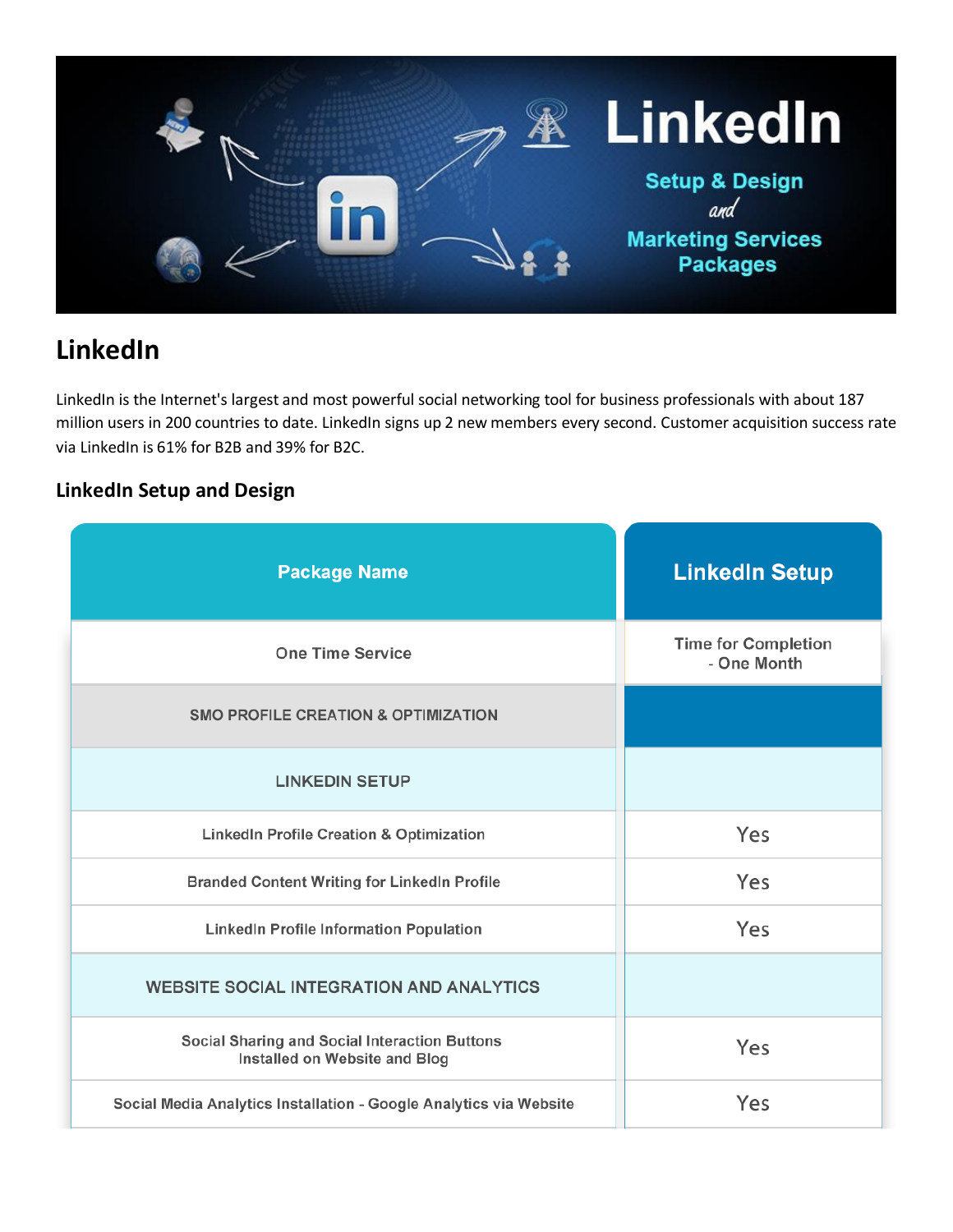| <b>MISCELLANEOUS SERVICE ITEMS</b>           |     |
|----------------------------------------------|-----|
| <b>Dedicated IP Services</b>                 | Yes |
| <b>REPORTING AND AUDITING</b>                |     |
| <b>Internal Report Auditing and Analysis</b> | Yes |
| <b>Work Reports</b>                          | Yes |
|                                              |     |

## **LinkedIn Marketing Services Packages**

Here are our LinkedIn Marketing Services Packages to help your business succeed further:

| <b>Package Name</b>                                                                | <b>LinkedIn</b><br><b>Small</b> | <b>LinkedIn</b><br><b>Medium</b> | <b>LinkedIn</b><br>Large |  |  |
|------------------------------------------------------------------------------------|---------------------------------|----------------------------------|--------------------------|--|--|
| Recommended<br><b>Minimum Duration</b><br>- can run for one month only, if desired | 6 Months                        | 6 Months                         | 6 Months                 |  |  |
| <b>MONTHLY LINKEDIN MARKETING SERVICES</b>                                         |                                 |                                  |                          |  |  |
| <b>SOCIAL MEDIA SERVICES</b><br><b>BREAKDOWN</b>                                   |                                 |                                  |                          |  |  |
| <b>LINKEDIN MARKETING</b>                                                          |                                 |                                  |                          |  |  |
| <b>LinkedIn Updates</b>                                                            | 5                               | 10                               | 15                       |  |  |
| <b>Backlink Building</b><br>from Updates                                           | Yes                             | Yes                              | Yes                      |  |  |
| <b>LinkedIn Discussions</b>                                                        | 10                              | 20                               | 30                       |  |  |
| <b>Backlink Building</b><br>from Discussions                                       | Yes                             | Yes                              | Yes                      |  |  |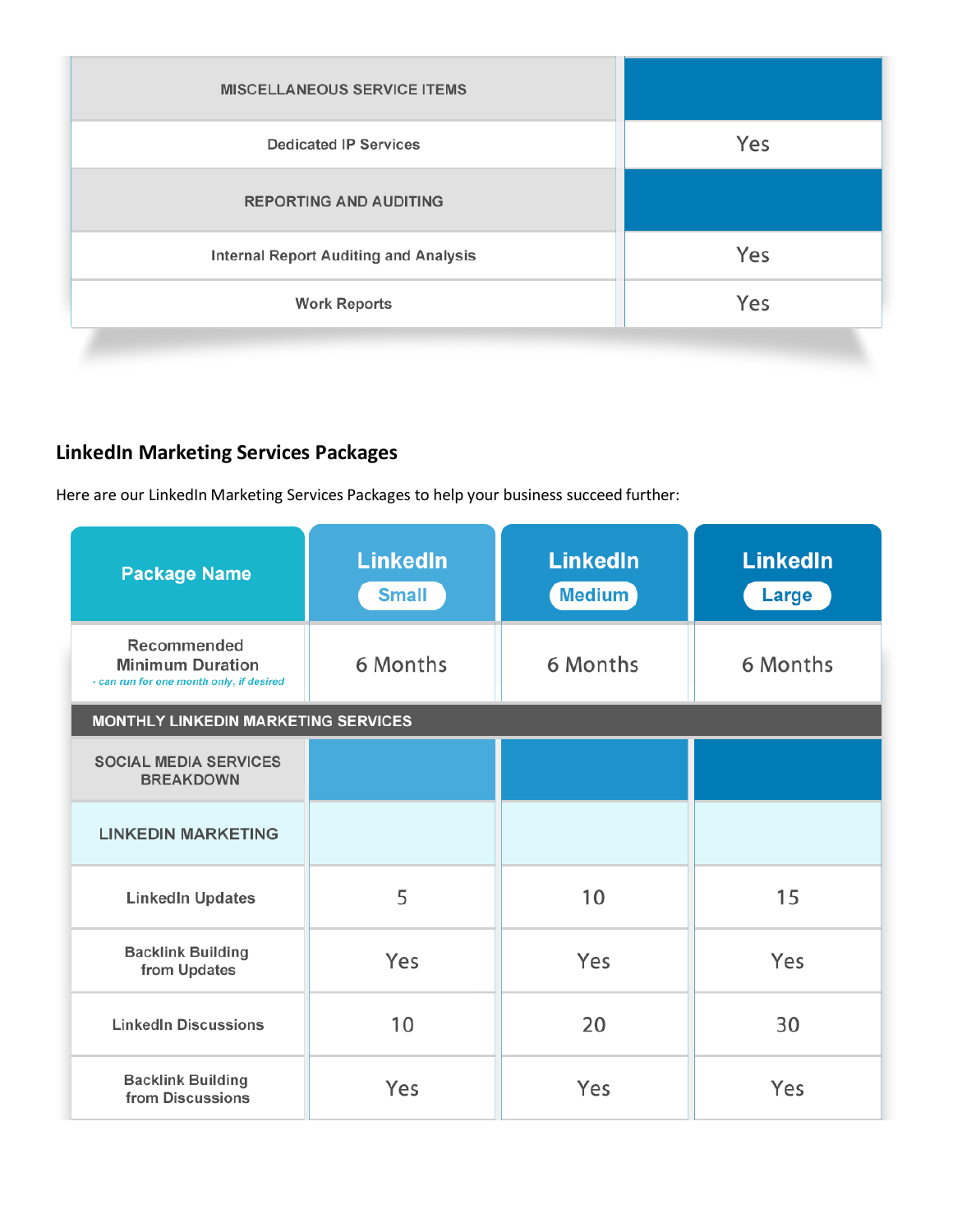| LinkedIn<br><b>Groups Joined</b>                | $\overline{2}$ | 4   | 6   |
|-------------------------------------------------|----------------|-----|-----|
| LinkedIn<br><b>Friend Acquisition</b>           | 10             | 15  | 20  |
| <b>MISC SERVICE ITEMS</b>                       |                |     |     |
| <b>Dedicated IP Services</b>                    | Yes            | Yes | Yes |
| <b>REPORTING AND AUDITING</b>                   |                |     |     |
| <b>Internal Report Auditing</b><br>and Analysis | Yes            | Yes | Yes |
| <b>Work Reports</b>                             | Yes            | Yes | Yes |
| <b>Social Media Analytics</b>                   | Yes            | Yes | Yes |

## **LinkedIn Profile Creation & Optimization**

LinkedIn, while not as "fun" as Twitter or Facebook, is an important social network for establishing online presence, especially for professionals. It's regarded as the premiere social networking site for finding business opportunities.

To start, we'll be asking for accurate details that we can use to start building your professional profile. These include an Email Address, the Full Name of the designated account owner, the person's Location, and a Profile Picture. Target keywords can also be inserted into the "About" section of the profile upon request.

If there is already a LinkedIn profile that you would like us to use, we would need to ask for the access details for it (Username and Password), and we will be optimizing it for added impact.

## **Branded Content Writing for LinkedIn Page**

First impressions are crucial, and your LinkedIn profile may be the first opportunity for other professionals to get in touch with your brand. To give them a proper introduction, the content of the page must be consistent with how the brand is displayed elsewhere.

We will be writing branded content to post on your LinkedIn Page, with particular attention to the "About Us" section, to give prospective contacts a proper preview of the company or business. It is also important to assure longtime contacts that your professional voice is the same, no matter where you are.

## **LinkedIn Profile Information Population:**

Credibility is important in the world of social networking, and that credibility can be measured partly by how easily people can know about you and your business. Sharing information about yourself is a great place to start.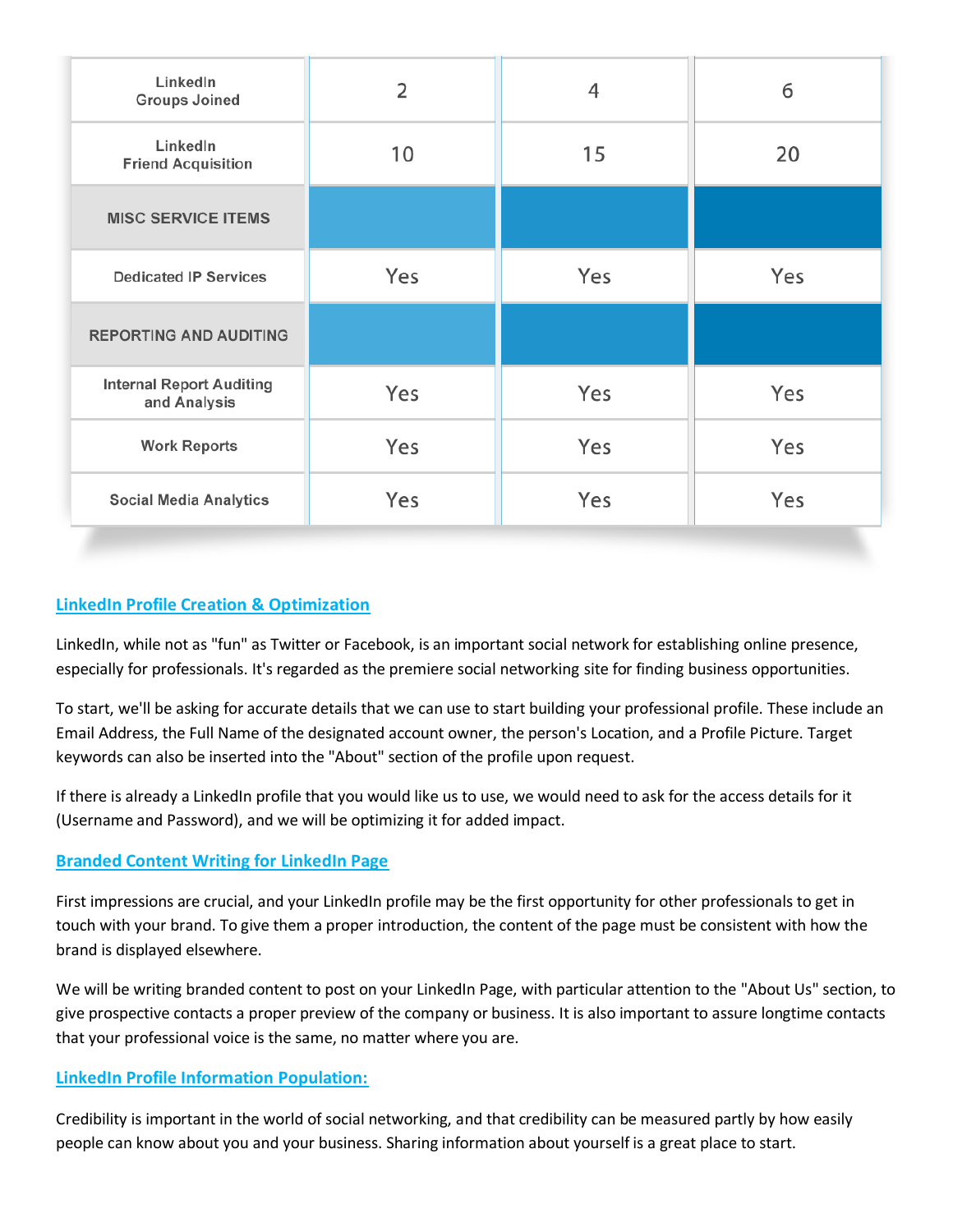For the LinkedIn Profile, we will be uploading information and contact details that are sent to us for specific use there.

## **Social Sharing and Social Interaction Buttons Installed on Website and Blog:**

To increase client engagement, it is ideal to give them the opportunity to interact with you. Customers who have enjoyed or continue to enjoy your company's services and offerings will want to know how to get in touch. While email and customer hotlines are still around, Social Media is fast becoming a preferred alternative.

To this end, we will also be installing buttons onto your website and blog that will refer customers to your LinkedIn Page.

## **Social Media Analytics Installation - Google Analytics via Website**

Google Analytics has incorporated a Social feature which shows traffic data gathered through Social Media websites. This is a great tool to measure the efficiency of the Social Media campaign which is why we will install Google Analytics onto the website as part of Social Integration. We will need to request for FTP and CPanel access to the website in order to install Google Analytics.

If the website already has Google Analytics installed, we would need to request our Gmail account to be provided Administrator access to it.

#### **Dedicated IP Services**

We use dedicated IP Services for your campaign to make sure we do not encounter any problems with Social Media site's local security.

#### **Internal Report Auditing and Analysis**

For your convenience, we will make sure that reports will include only relevant information, and the most significant trends and inferences will be determined from the data.

#### **Work Reports**

All tasks will be tracked throughout the whole month and are reflected on the monthly report which includes all progress and final outcomes.

#### **LinkedIn Profile Updates**

With regular profile updates, we will ensure that your LinkedIn profile has credibility and presence on the social network. An online presence cannot be successfully established without activity.

#### **Backlink Building from Updates**

Updates are also a good opportunity to generate traffic into your site. By incorporating links to your site into updates, we increase the chances of people visiting your website, where they can learn more about your services and offerings.

## **LinkedIn Commenting and Discussions**

We start or participate in various discussions. This can be done within a LinkedIn Group that is related to the company's niche.